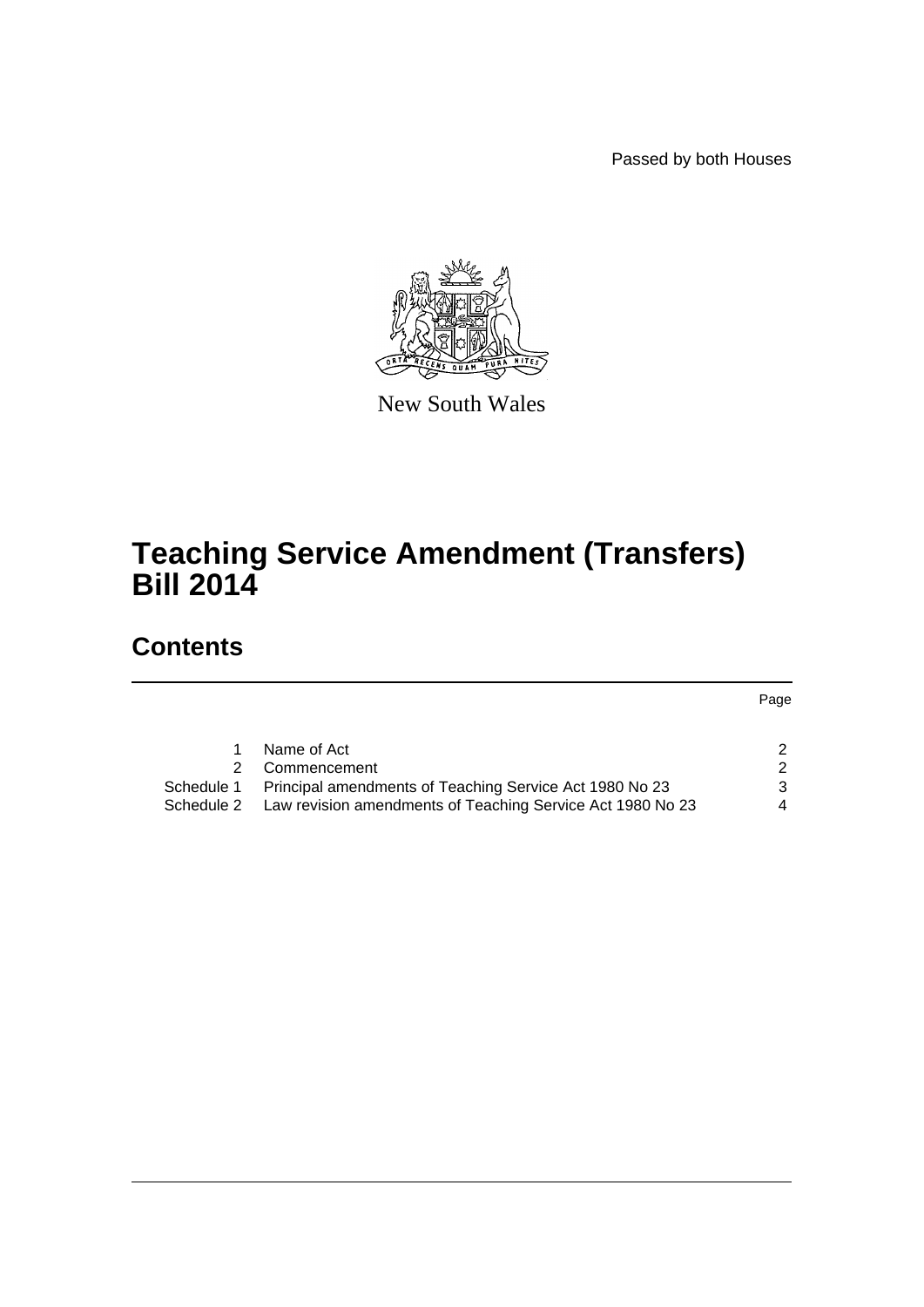*I certify that this public bill, which originated in the Legislative Assembly, has finally passed the Legislative Council and the Legislative Assembly of New South Wales.*

> *Clerk of the Legislative Assembly. Legislative Assembly, Sydney,* , 2014



New South Wales

# **Teaching Service Amendment (Transfers) Bill 2014**

Act No , 2014

An Act to amend the *Teaching Service Act 1980* in relation to the transfer of officers employed in the Teaching Service and for the purposes of law revision.

*I have examined this bill and find it to correspond in all respects with the bill as finally passed by both Houses.*

*Assistant Speaker of the Legislative Assembly.*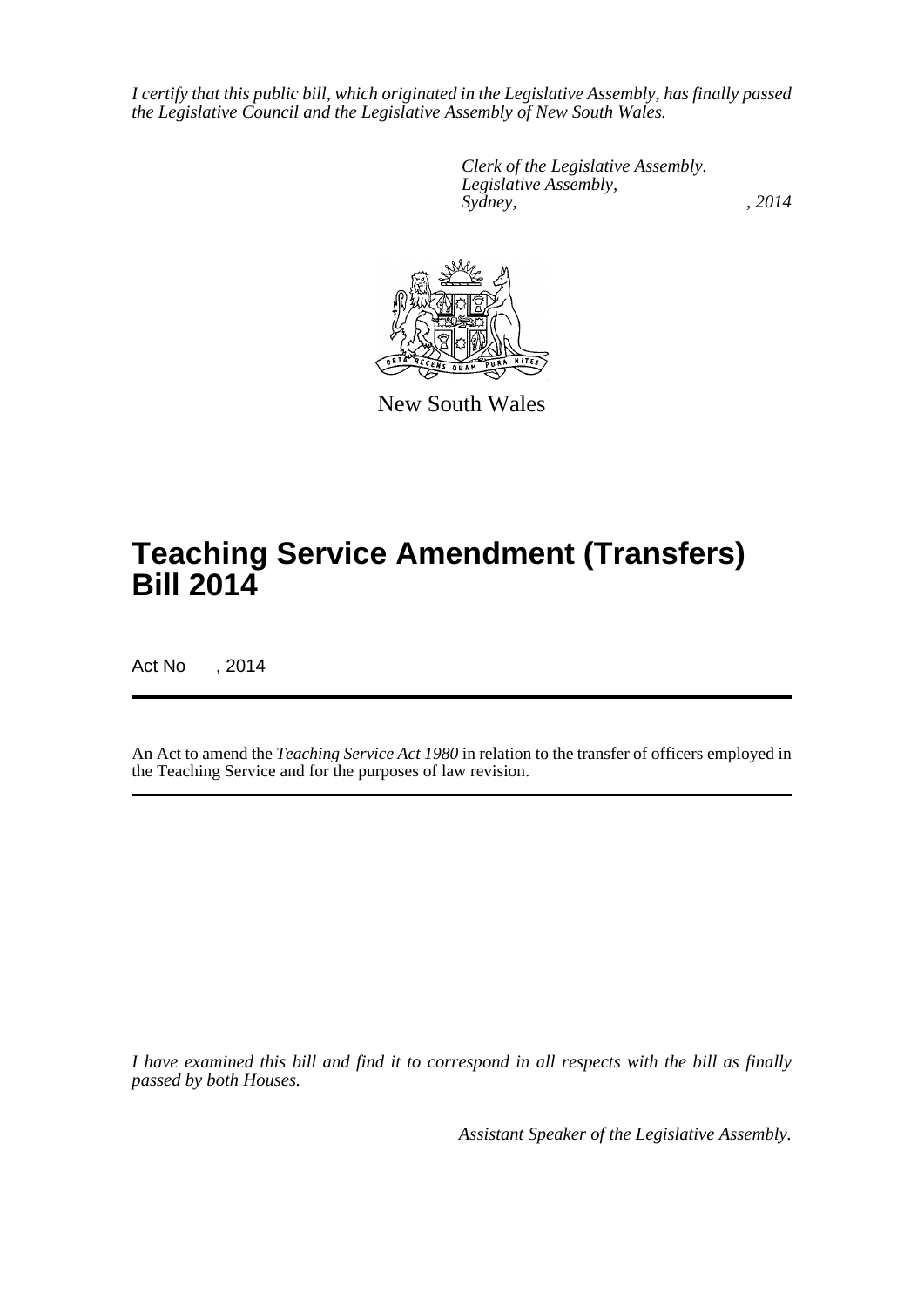Teaching Service Amendment (Transfers) Bill 2014 [NSW]

### <span id="page-2-0"></span>**The Legislature of New South Wales enacts:**

#### **1 Name of Act**

This Act is the *Teaching Service Amendment (Transfers) Act 2014*.

#### <span id="page-2-1"></span>**2 Commencement**

This Act commences on the date of assent to this Act.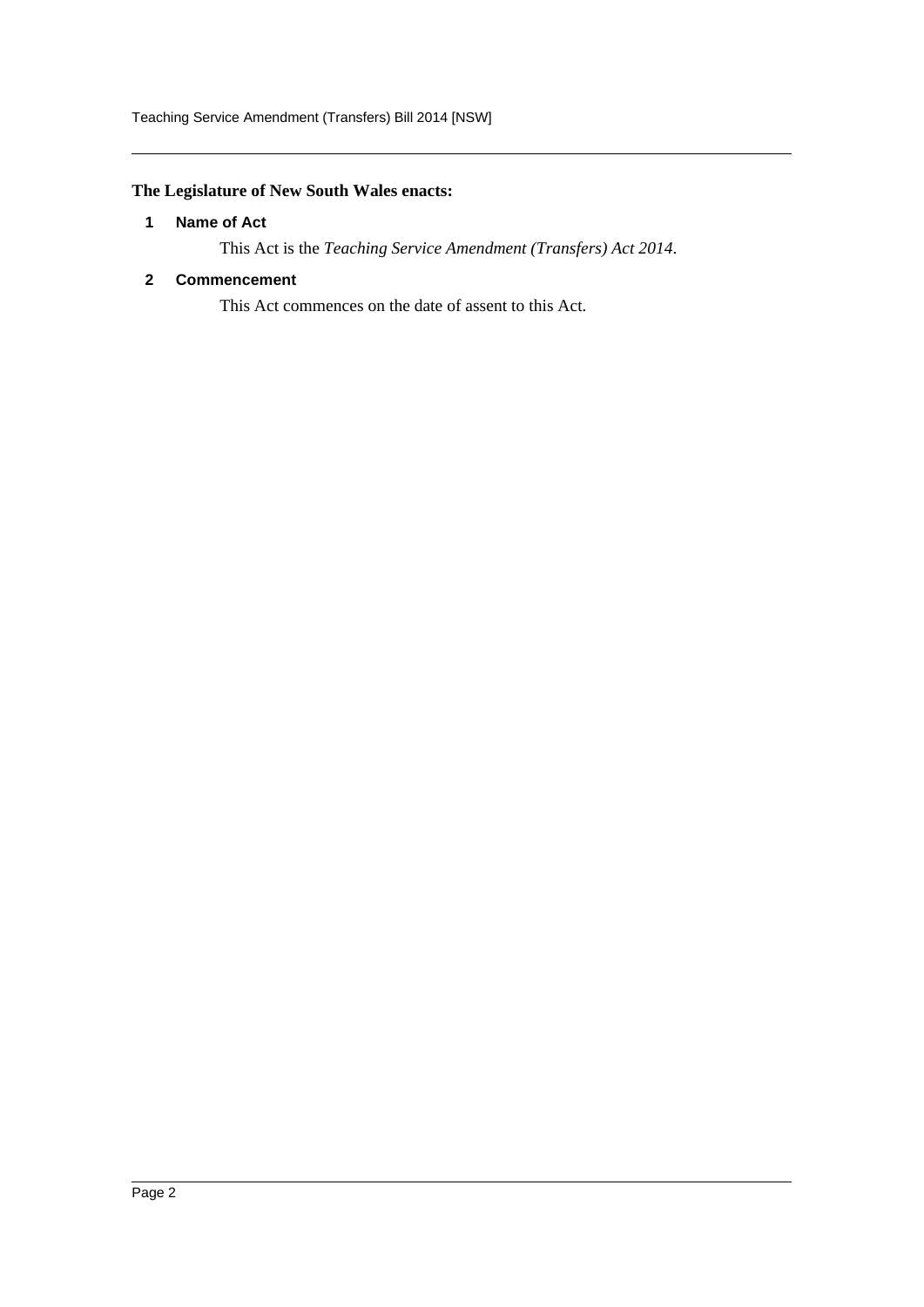### <span id="page-3-0"></span>**Schedule 1 Principal amendments of Teaching Service Act 1980 No 23**

#### **[1] Section 44 The Teaching Service**

Omit the note to the section.

#### **[2] Section 51A**

Insert after section 51:

#### **51A Transfer of officers within the Teaching Service** (cf ss 86A and 87 PSEM Act 2002)

- (1) The Secretary may, subject to this section, transfer an officer of the Teaching Service to another position within the Teaching Service.
- (2) A transfer of an officer under this section may be temporary or, following consultation with the officer, permanent.
- (3) An officer may request a transfer under this section, but is not entitled to be transferred at his or her request.
- (4) The Secretary may transfer an officer under this section without a request or the consent of the officer.
- (5) An officer may be transferred under this section to any different workplace location in the State.
- (6) The Secretary is not required to transfer an officer to another workplace location (whether or not under this section) if the Secretary considers that there is no reasonable prospect of ongoing work for the officer at the other location.
- (7) A transfer under this section is to be made at the officer's existing level of salary. However:
	- (a) a transfer may be made at a level of salary that is higher or lower than the existing level of salary if the percentage variation is within the range determined by the Secretary as a minor variation, or
	- (b) a transfer may be made at any lower level of salary with the consent of the officer.
- (8) An officer transferred under this section must possess the qualifications required for the position to which the officer is transferred.
- (9) A permanent appointment may be made to the original position of an officer temporarily transferred under this section:
	- (a) if the officer consents, or
	- (b) if the transfer has continued or is likely to continue for more than 12 months, the officer is advised of the proposed appointment and the officer is given a reasonable opportunity to terminate the transfer and return to his or her original position.
- (10) Nothing in this section (apart from subsection (6)):
	- (a) affects any other method (statutory or otherwise) by which officers can transfer or be transferred, or
	- (b) affects a direction under the procedural guidelines issued under section 93D that an officer undertake alternative duties at any location.

#### **[3] Section 75 Refusal to comply with directions**

Insert "or transfer" after "officer's removal".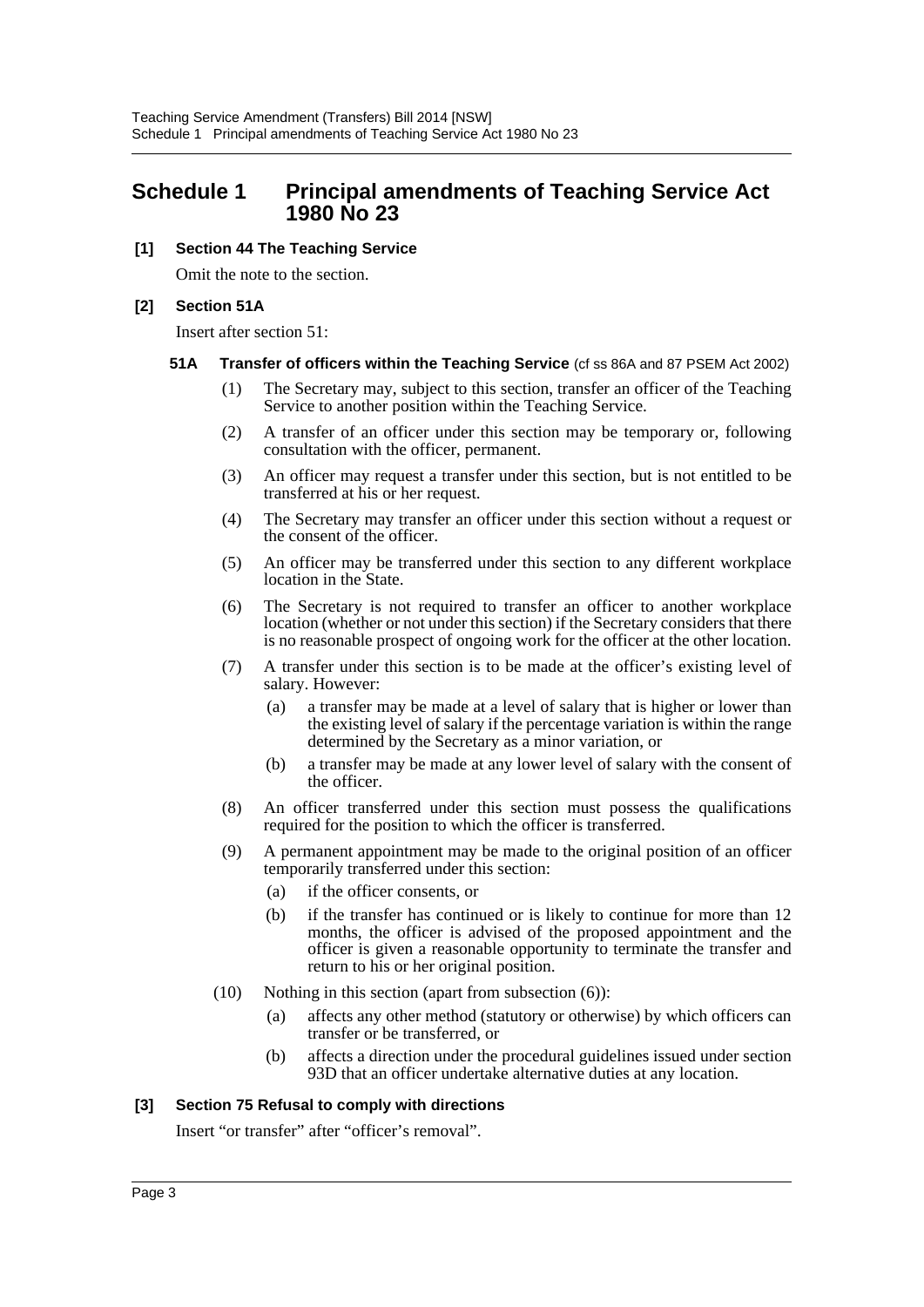## <span id="page-4-0"></span>**Schedule 2 Law revision amendments of Teaching Service Act 1980 No 23**

- **[1] Section 4 (1), definitions of "Director-General" and "senior executive officer"** Omit the definitions.
- **[2] Section 4 (1)**

Insert in alphabetical order: *Secretary* means the Secretary of the Department.

#### **[3] Whole Act (except Schedule 3)**

Omit "Director-General" wherever occurring. Insert instead "Secretary".

- **[4] Section 6 General responsibility** Omit section 6 (3).
- **[5] Section 8 Delegation of functions**

Omit paragraph (b) of the definition of *authorised person* in section 8 (3). Insert instead: (b) a Public Service employee, or

#### **[6] Section 9 Acting appointment as Secretary**

Omit "Despite section 13 of the *Public Sector Employment and Management Act 2002*". Insert instead "Despite section 24 of the *Government Sector Employment Act 2013*".

- **[7] Section 13 Determination of conditions of employment** Omit section 13 (2).
- **[8] Section 45 Transfer of persons from former Teaching Service** Omit the section.
- **[9] Section 48 Appointments on probation** Omit section 48 (7).
- **[10] Section 62 No appeal to Industrial Relations Commission** Omit the section.
- **[11] Section 76 Retirement or transfer of officers through invalidity or incapacity** Omit section 76 (1) (e) (ii). Insert instead:
	- (ii) to ongoing employment in the Public Service (with the approval of the head of the Public Service agency concerned),
- **[12] Section 76 (1) (e)**

Insert "or employment" after "that position".

**[13] Section 78A Sections 72–78 not to apply to senior executive officers** Omit the section.